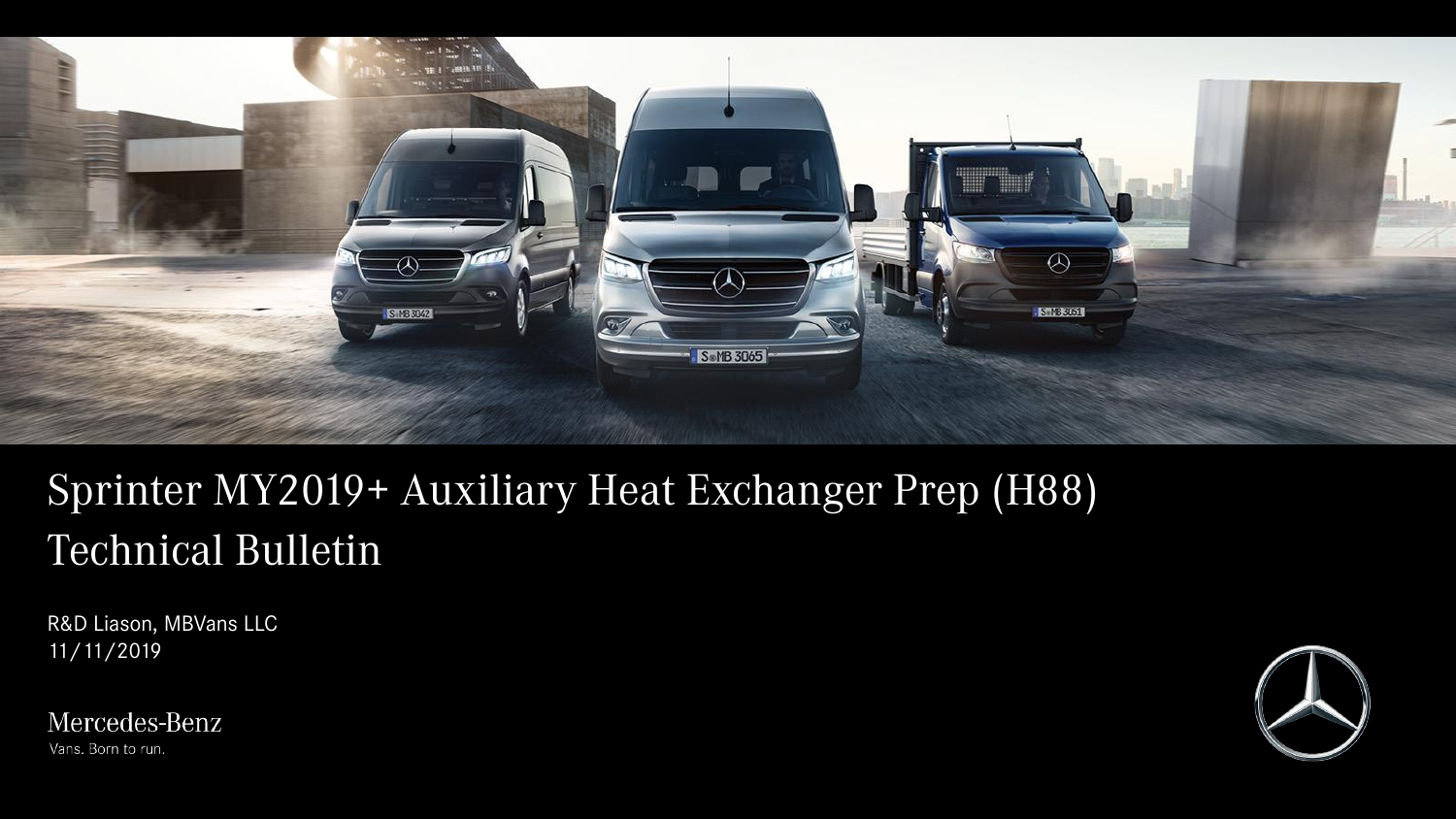Mercedes-Benz USA, LLC does not warrant the accuracy of the information contained in this bulletin and reserves the right to modify or append this bulletin without prior notification. Mercedes-Benz disclaims all liability associated with the provision of this bulletin.

This bulletin is not intended to serve as a work instruction, but merely to provide some helpful information for upfitters to take into consideration before retrofitting or modifying a Mercedes-Benz or Freightliner Sprinter.

Prior to making any modification to or installing any equipment in or on a Mercedes-Benz or Freightliner Sprinter, you should review and insure compliance with all applicable laws and regulations, consult with Upfitter Management Vans for additional and updated information, and read the Body & Equipment Guidelines (BEG) for Sprinter Model Series 907.

#### Upfitter Management Vans Contacts:

For information or upfitter inquiries please submit a request via our website: [www.upfitterportal.com](http://www.upfitterportalcom/)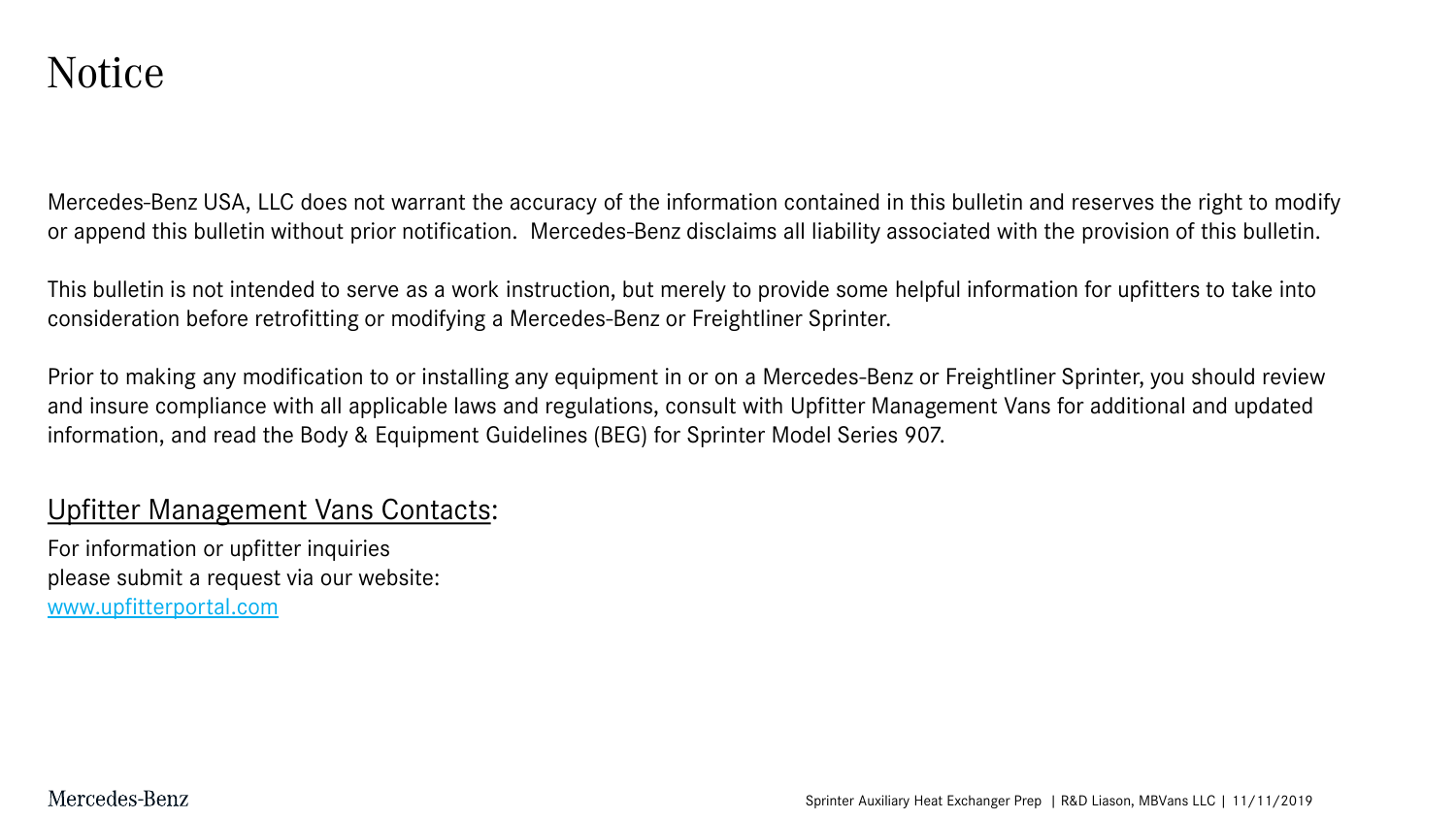# Sprinter MY2019+ Auxiliary Heat Exchanger Prep (H88) Coolant Lines Location